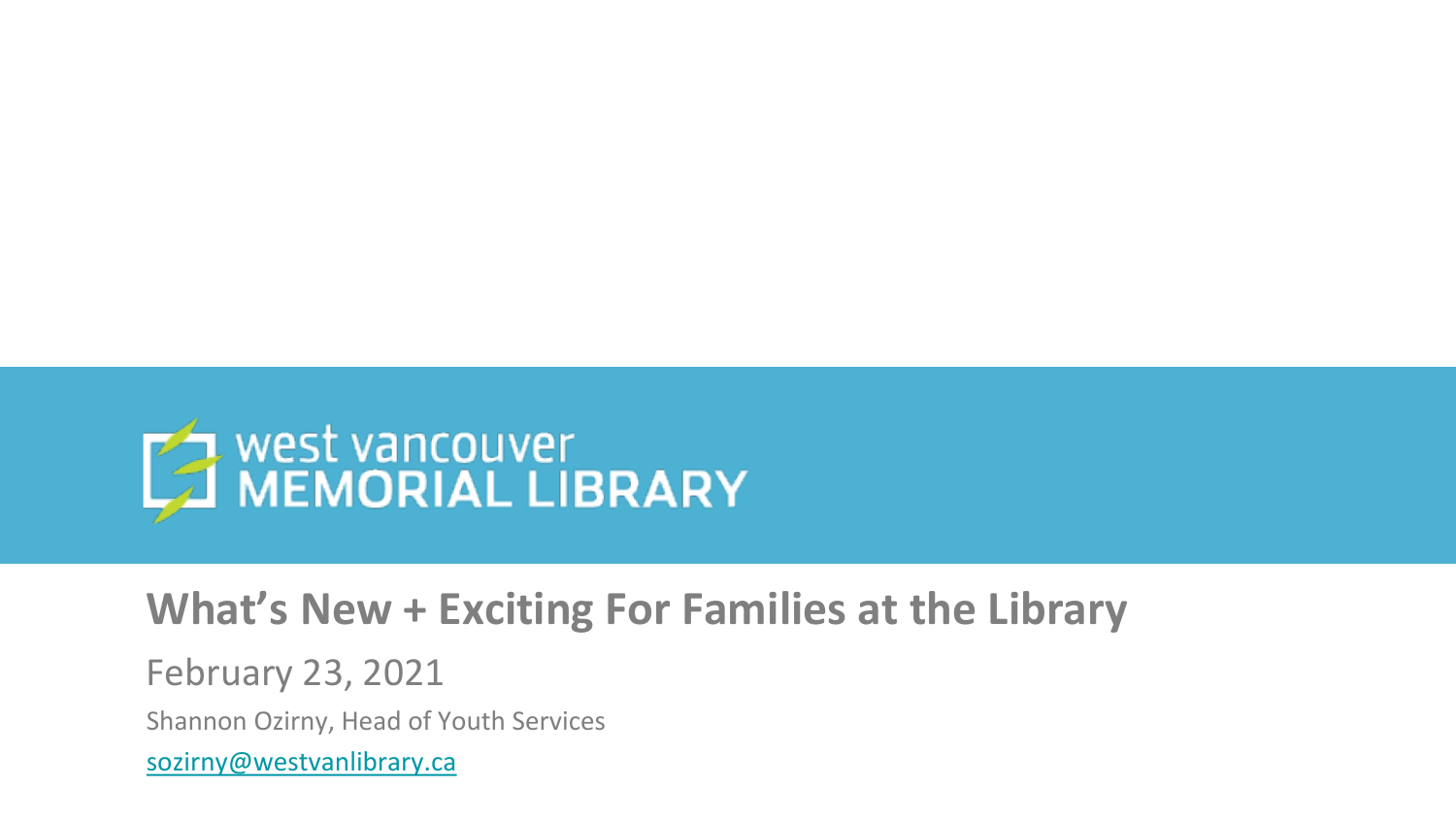- What the Library looks like now
- Supporting WVS students: webpage + e-newsletter
- Virtual programs on reading practice, coding + design
- Libby app: almost as good as Am\*zon (I promise!)
- Three new online resources to try!
- New things to borrow!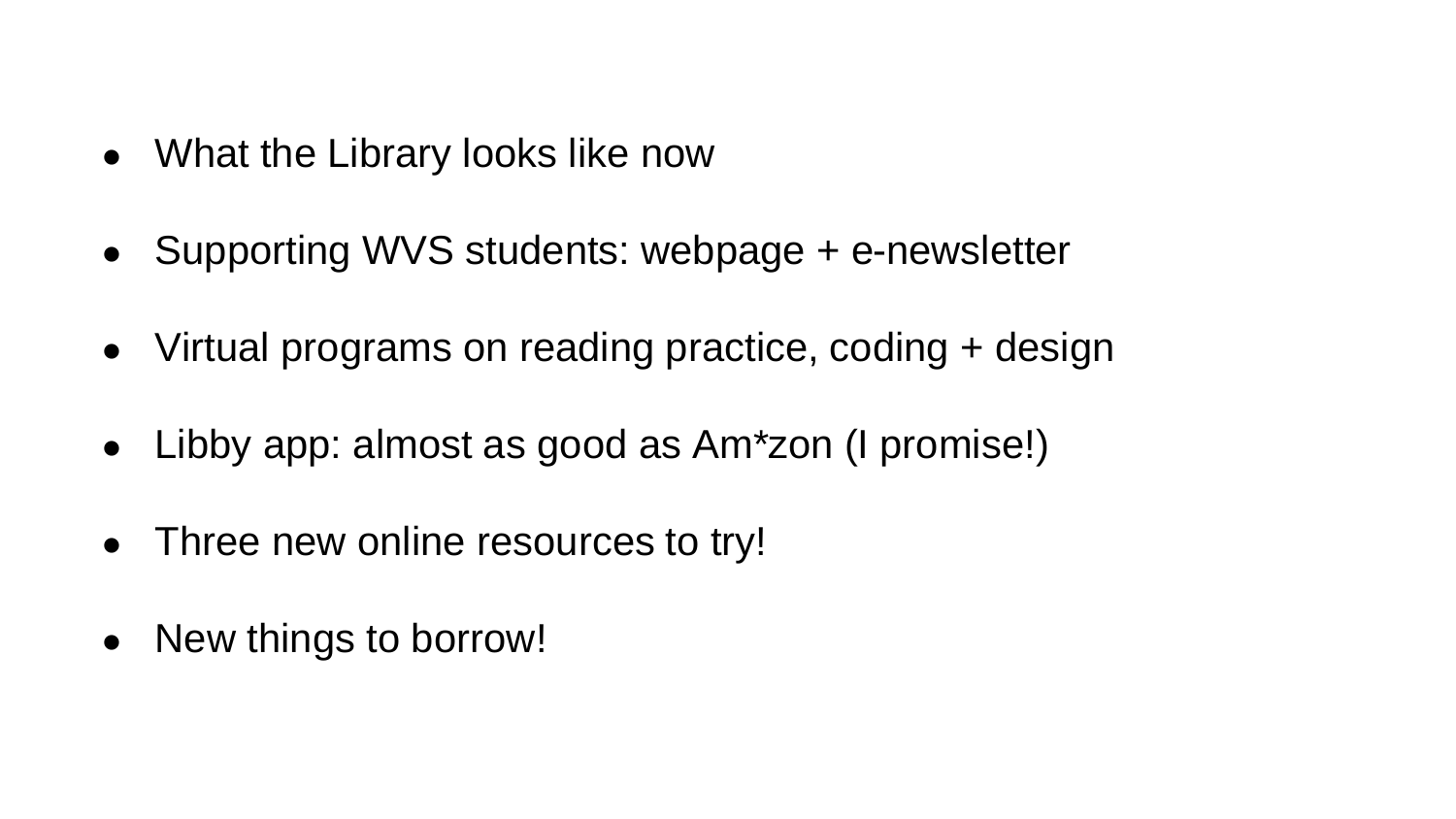# Big Changes in the Library

- Seating or Study Space
	- In-Person Programs
		- **Browsing**
		- Holds Pick-Up
		- In-person help/reference
		- Phone, Email + Chat help/reference
		- Public Computers (90 minute sessions)
- We are open 7 days/week!
- **10am-5:30pm** (7:30pm on Tues + Thurs)
- 9-10am for immunocompromised patrons (Mon + Weds)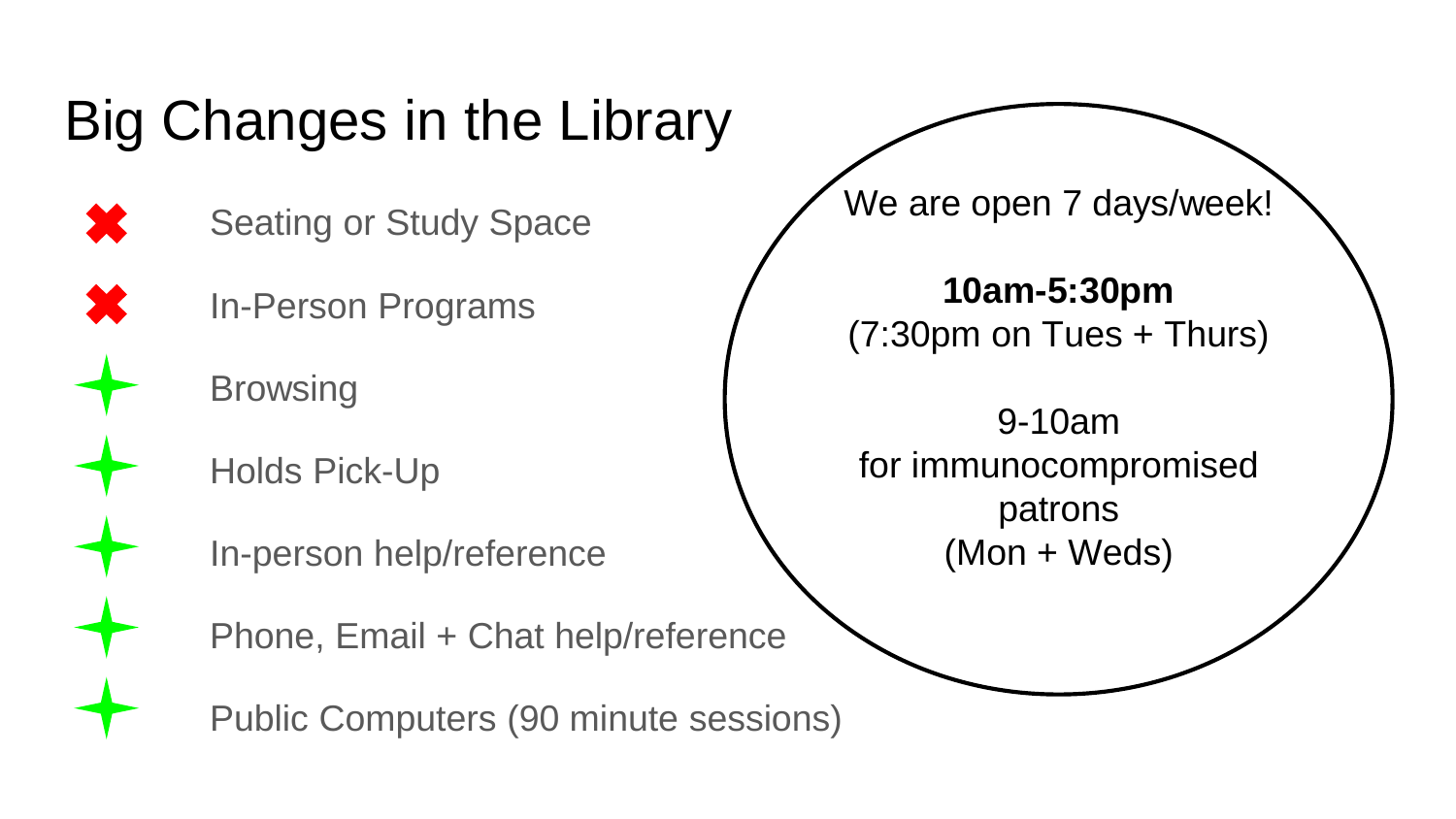# The One Library Page You Need: Find it [Here](https://westvanlibrary.ca/kids-teens/supporting-west-vancouver-students-educators/)

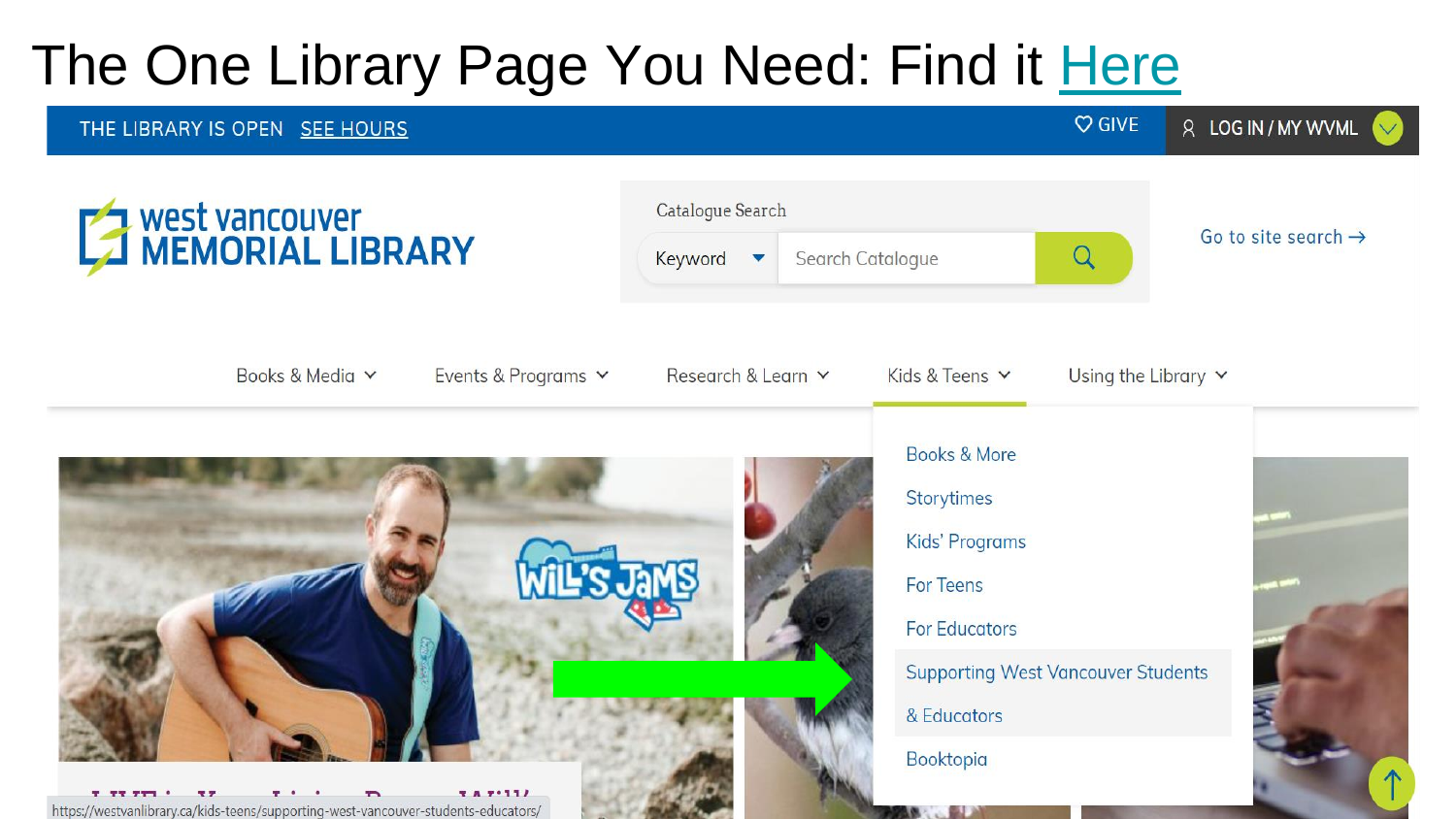# Virtual Programs

Just some examples of upcoming programs:

- [Instagram Storytime](https://westvanlibrary.ca/events-programs/category/books-reading-writing/storytime/2021-02/?tribe__ecp_custom_4=Early+Years) (Live Tues-Fri @ 10am, recordings available in IGTV)
- [Raina Telgemeier Trivia | Ages 9+:](https://westvanlibrary.ca/event/booktopia-raina-telgemeier-trivia/) this Thursday @ 4pm
- [Family Craft a Silly Story | Ages 6-10:](https://westvanlibrary.ca/event/booktopia-family-craft-a-silly-story-ages-7-10/) Sat Feb 27 @ 4pm
- [Escape Room: A Pirate's Treasure | Ages 9-12:](https://westvanlibrary.ca/event/escape-room-a-pirates-treasure-ages-9-12-virtual/) Tues March 16 @ 11am
- [Tell Your Story Ebook Publishing | Ages 8-12](https://westvanlibrary.ca/event/tell-your-story-anthology-suddenly-strange-ages-8-12-virtual/2021-03-23/): March 23, 24 + 25
- [Family Black Bear Workshop | Ages 5+](https://westvanlibrary.ca/event/black-bears-workshop-ages-5-virtual/): Weds March 17 @ 4pm
- [Family Build a Mason Bee House | Ages 7-12](https://westvanlibrary.ca/event/family-build-a-mason-bee-house-workshop-ages-7-12-virtual/): Tues March 25 @ 2pm

#### **See the [Events Calendar o](https://westvanlibrary.ca/events-programs/month/2021-02/?tribe__ecp_custom_4=Kids%2CTeens)r subscribe to the monthly [e-newsletter](https://westvanlibrary.ca/e-newsletter/)**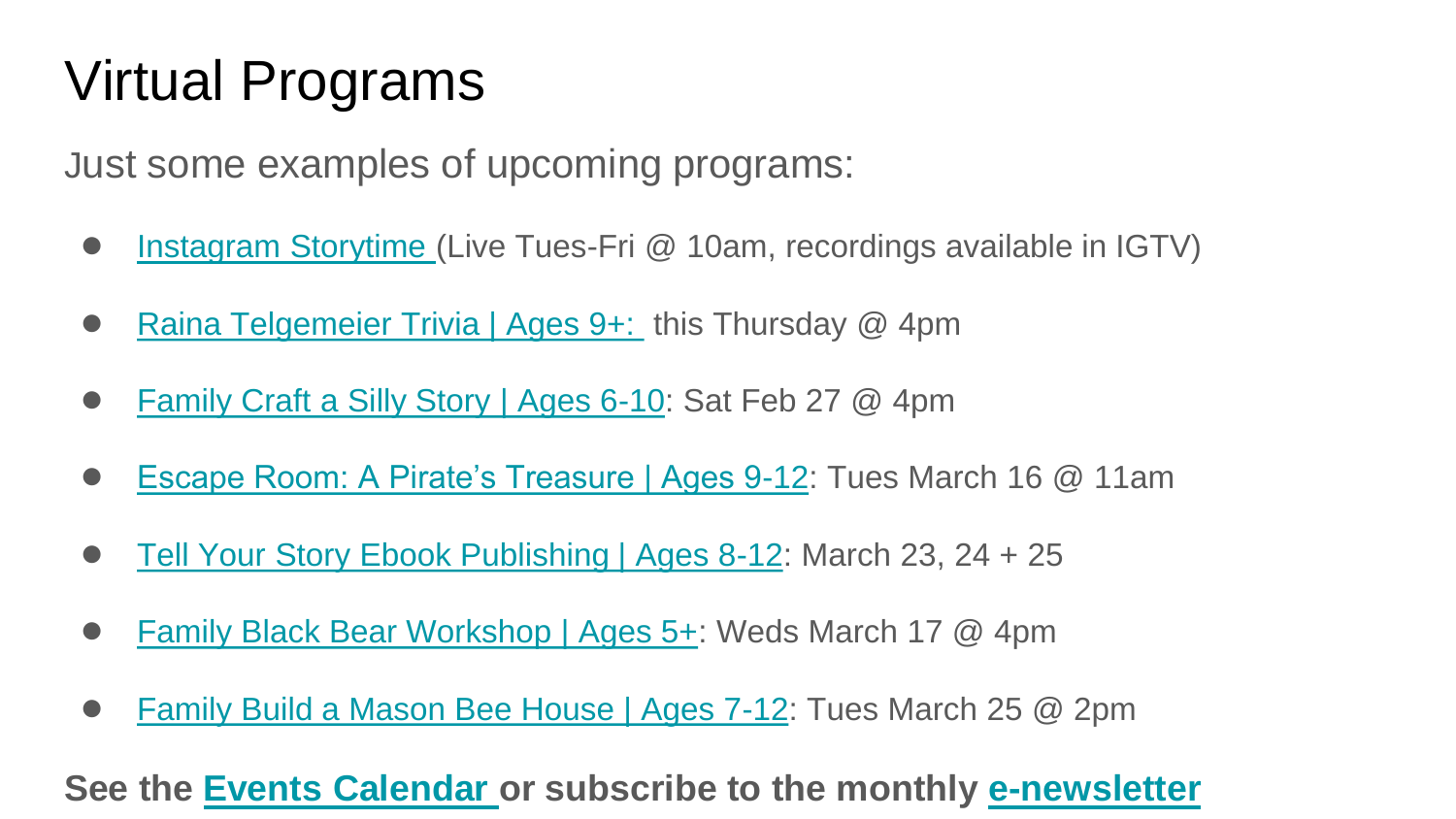#### How to Know What's On at the Library

Subscribe to the monthly e-newsletter [here](https://westvanlibrary.ca/e-newsletter/)

During the pandemic, we started a special newsletter we send to principals and teacher-librarians to share with families. Read and share the latest issue [here](https://wvmlbc.patronpoint.com/email/preview/42) (includes all programs running now through end of March!)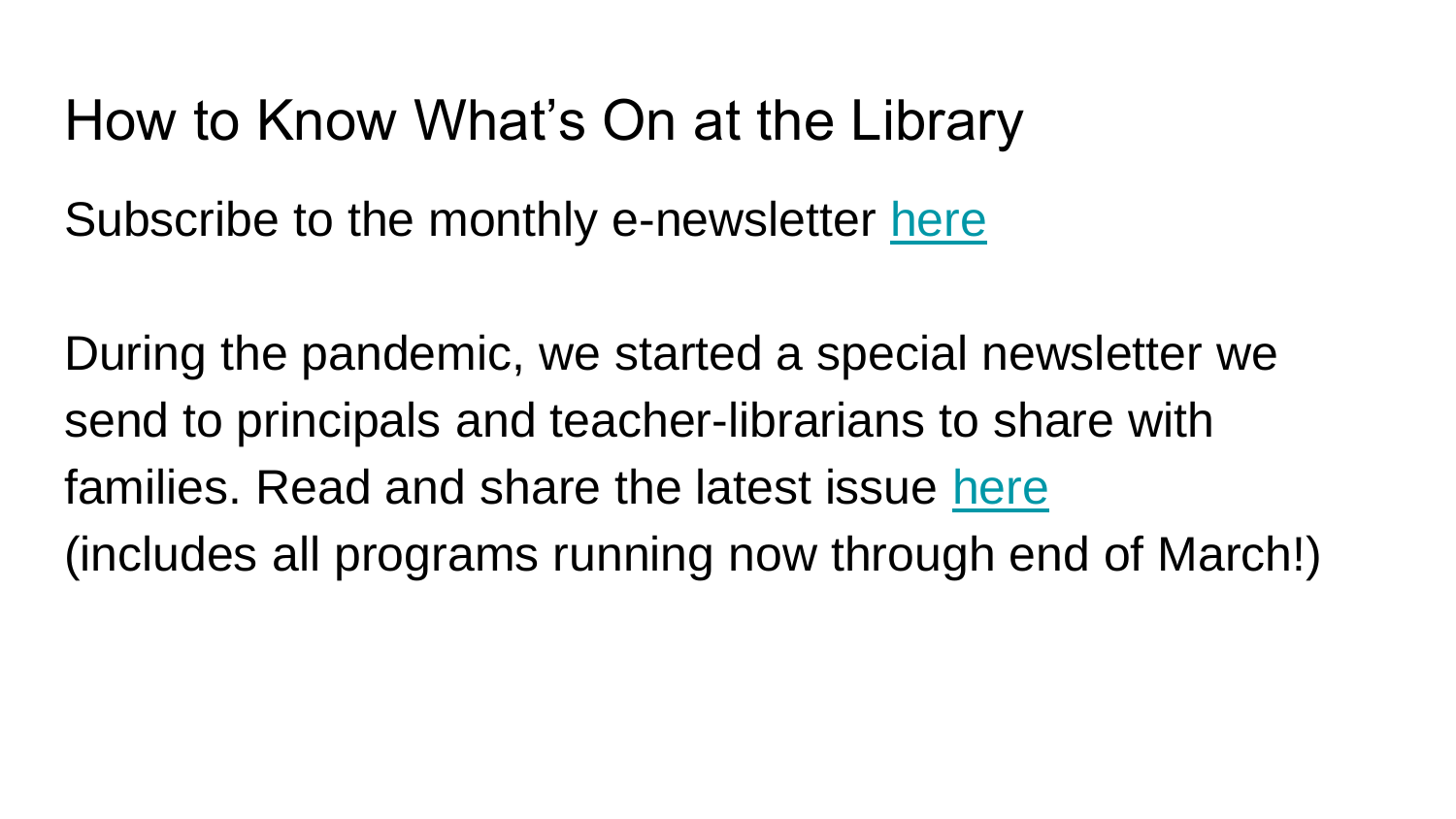### Ebooks + E-audio: Libby by Overdrive



#### Read and listen to books FREE Get the Libby app



**GET IT ON** Google Play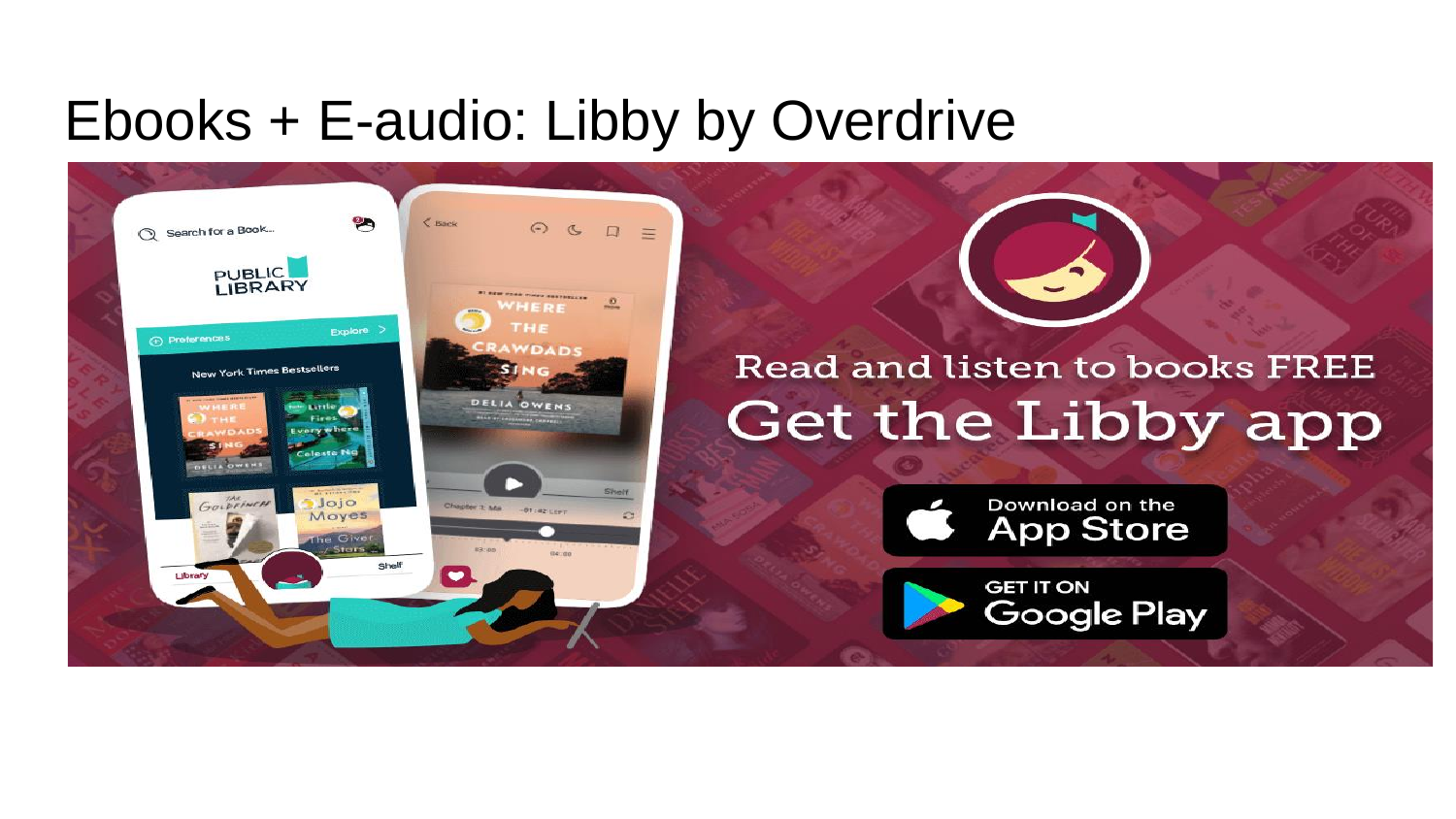### New Online Resource: [Creativebug](https://westvanlibrary.ca/accessing-creativebug/)

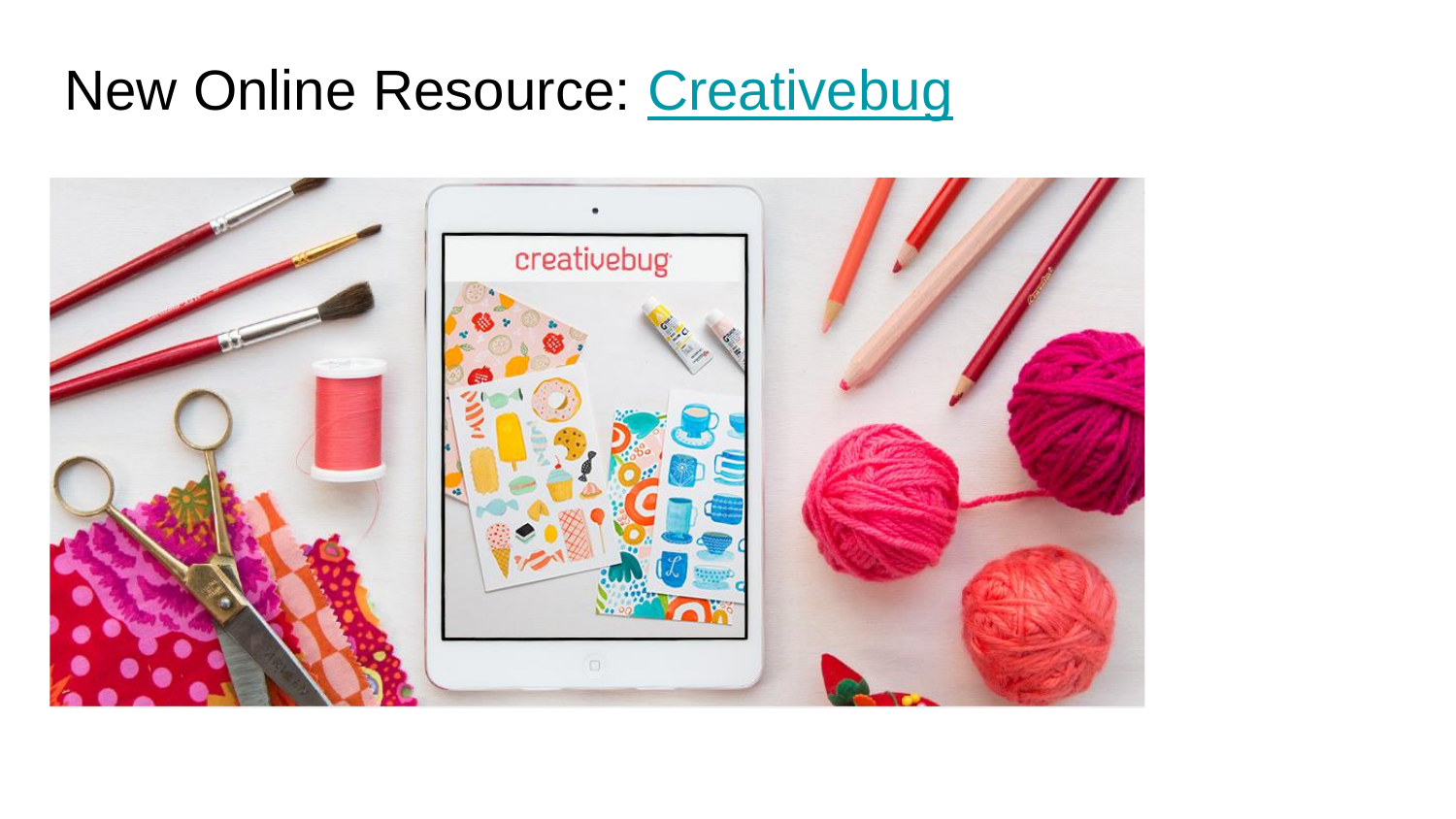## New Online Resource: [Solaro](https://libraries.solaro.com/WESTVAN)



# Math, Science, ELA Web and Mobile

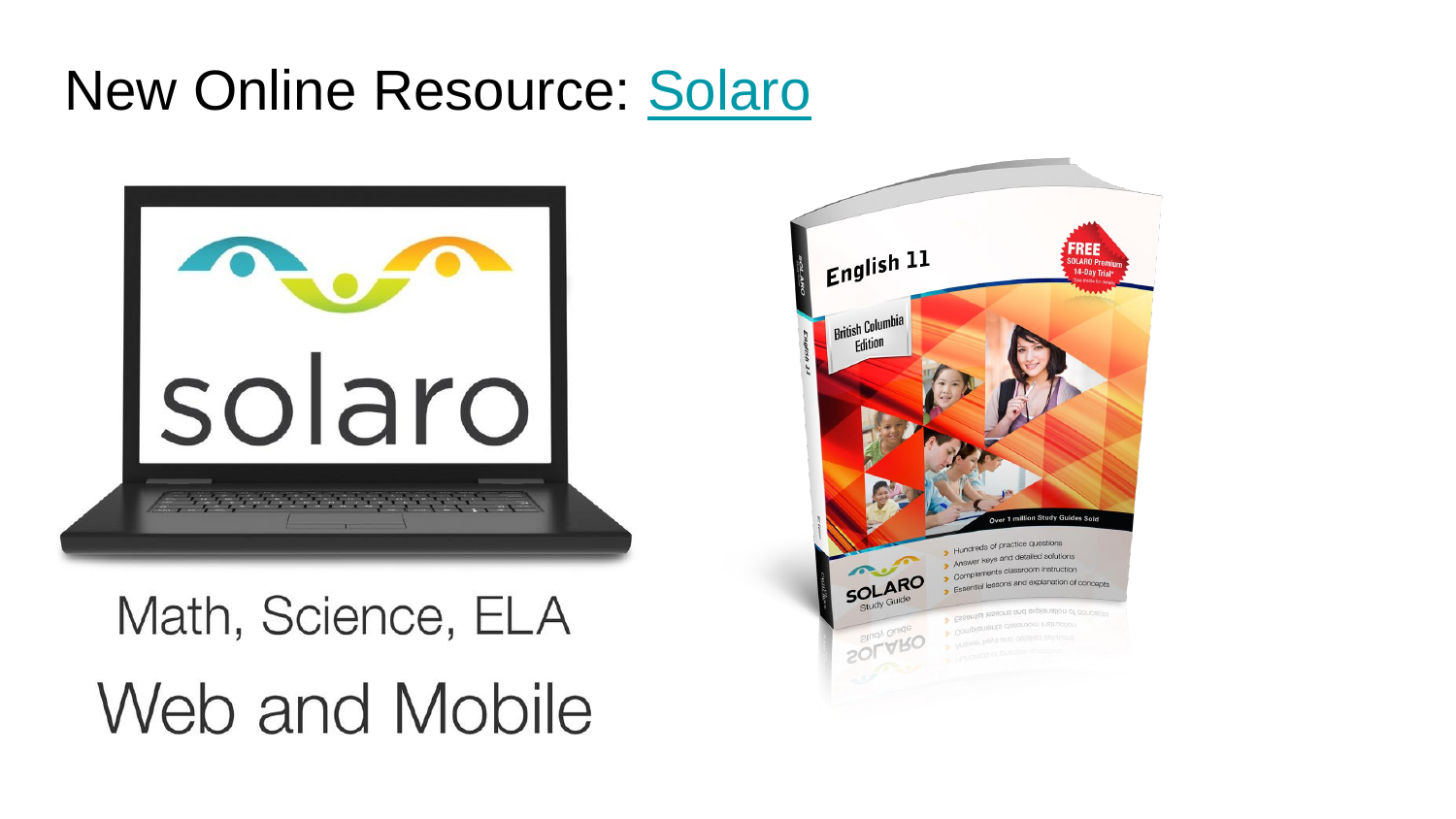### New Online Resource: [Kanopy Kids](https://westvanlibrary.ca/accessing-kanopy-kids/)

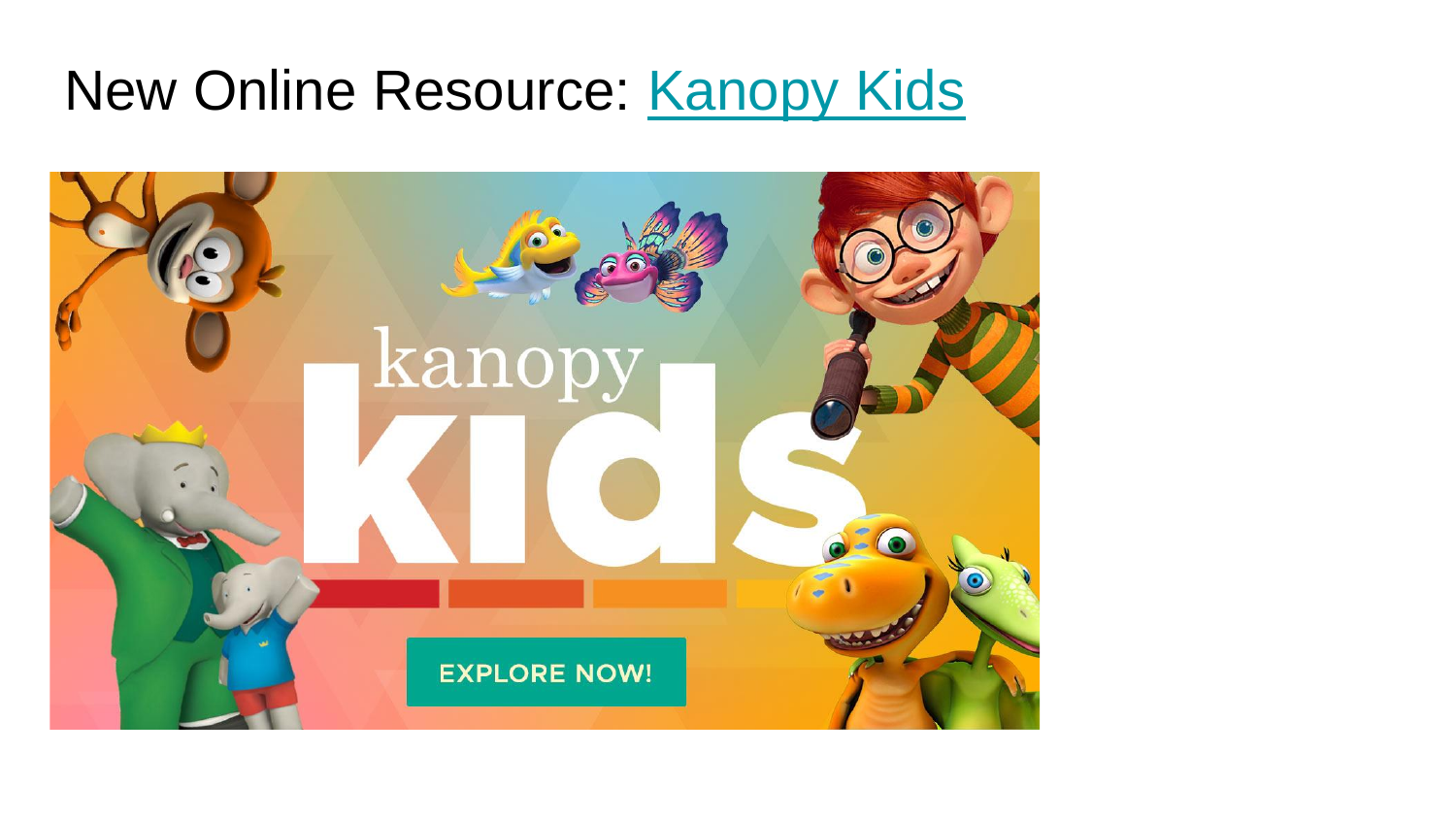#### New Things to Borrow

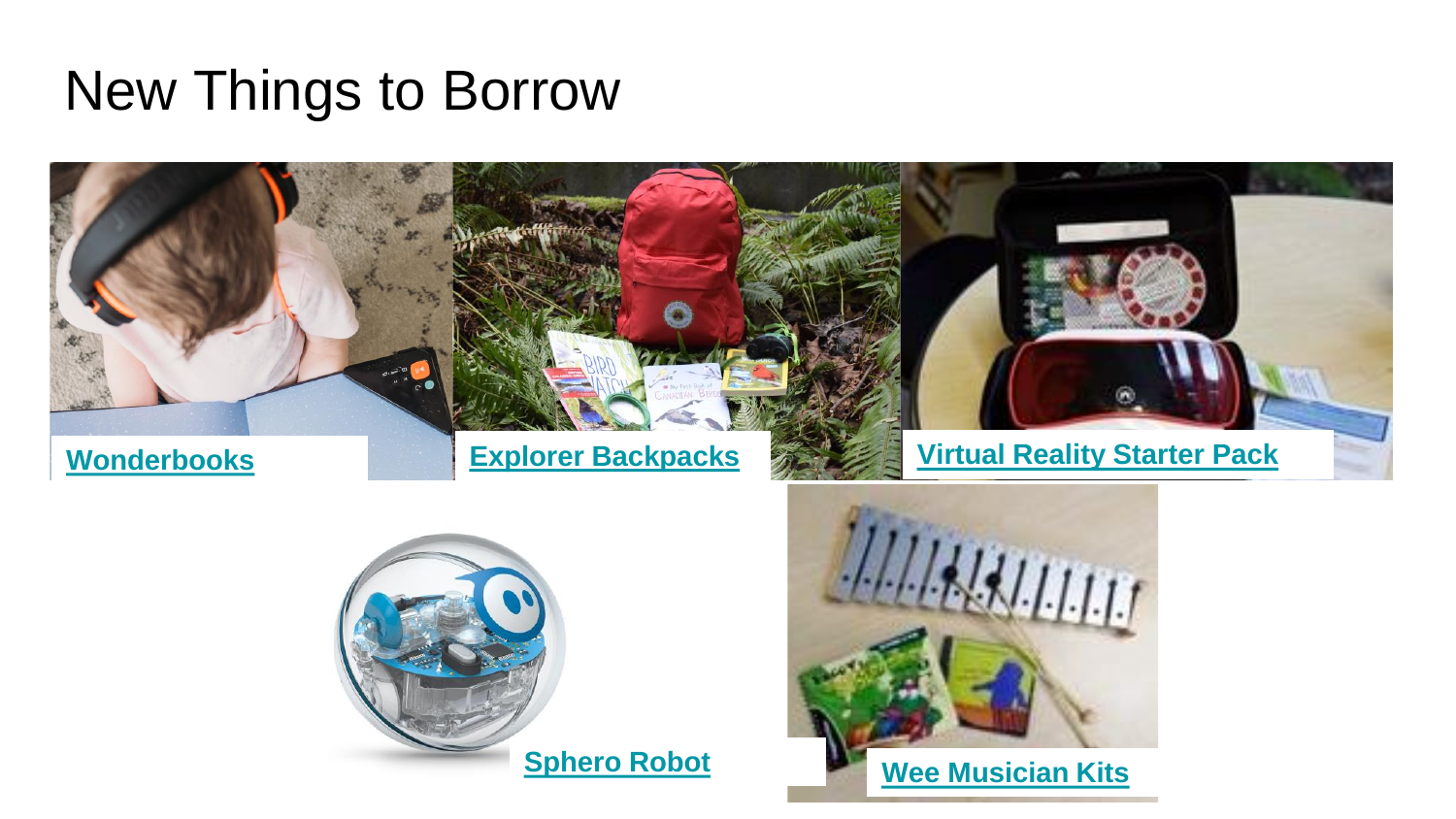# Find Your Child's Next Great Read

- Ask a librarian in-person or by email: [youth@westvanlibrary.ca](mailto:youth@westvanlibrary.ca)
- Let your child choose their own books
- Don't count out non-fiction!
- Don't count out audiobooks!
- Don't count out comics!
- Check out a book list:
	- [\(Almost\) G-Rated Books for Kids Reading Above Grade Level](https://westvanlibrary.bibliocommons.com/list/share/161293473_wvmlyouthlibrarian/1026648997_(almost)_g-rated_books_for_kids_reading_above_grade_level)
	- [Short, Fast + Awesome for Middle Grade](https://westvanlibrary.bibliocommons.com/list/share/161293473_wvmlyouthlibrarian/1688508609_short,_fast_awesome_for_middle_grade)
	- [Teen Books for Younger Readers](https://westvanlibrary.bibliocommons.com/list/share/161293473_wvmlyouthlibrarian/1688534339_teen_books_for_younger_readers)
	- [Kids Graphic and Hybrid Novels: Hidden Gems](https://westvanlibrary.bibliocommons.com/list/share/161293473_wvmlyouthlibrarian/1688484369_kids_graphic_hybrid_novels_hidden_gems)

See every Library book list for Kids, Teens and Adults on [this page](https://westvanlibrary.bibliocommons.com/explore/featured_lists/staff_picks)